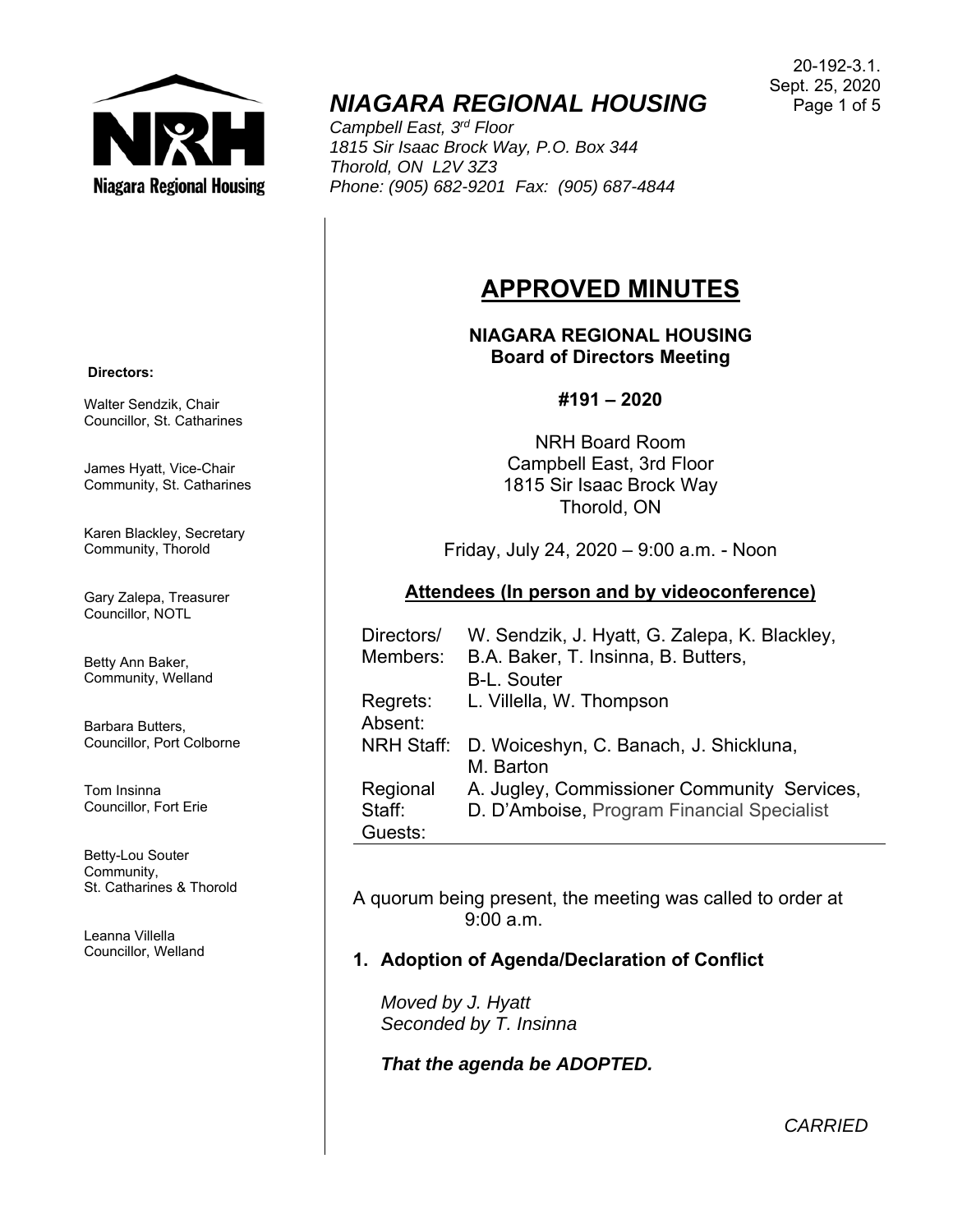No Conflicts of Interest were declared.

#### **2. PRESENTATION –** Cost of Development – Cam Banach

Discussion took place regarding various types of developments and potential partnering opportunities.

B.A. Baker thanked C. Banach for providing the realistic costs involved with housing development.

The Chair advised there is an indication that funds to accelerate economic recovery will become available, including funds for housing, and asked that all possible models and resources are included in the Master Plan. The Chair requested that updates to the Master Plan be included as a standing item on the agenda.

The Chair thanked C. Banach for his presentation.

*Moved by B. Butters Seconded by K. Blackley* 

#### *That the Niagara Regional Housing Board of Directors RECEIVE the presentation.*

*CARRIED* 

#### **3. Consent Items**

D. Woiceshyn asked to speak to Item 3.6. HSA – New Regulations Update.

D. Woiceshyn advised the Board regarding potentially receiving communication from tenants who have been removed from the wait list due to their refusal of a housing offer. Ms. Woiceshyn confirmed all tenants have been made fully aware of the Provincial policy regarding refusal of first offer.

*Moved by G. Zalepa Seconded by T. Insinna* 

#### *That the following items be RECEIVED and/or APPROVED as stated:*

- *3.1. Minutes of the May 15, 2020 Meeting 20-191-3.1. be APPROVED.*
- *3.2. Development Updates Hawkins St. Project* 
	- *3.2.1. Budget Snapshot as of June 30, 2020 20-191-3.2.1. be RECEIVED for information.*
	- *3.2.2. Development Report #8 20-191-3.2.2. be RECEIVED for information.*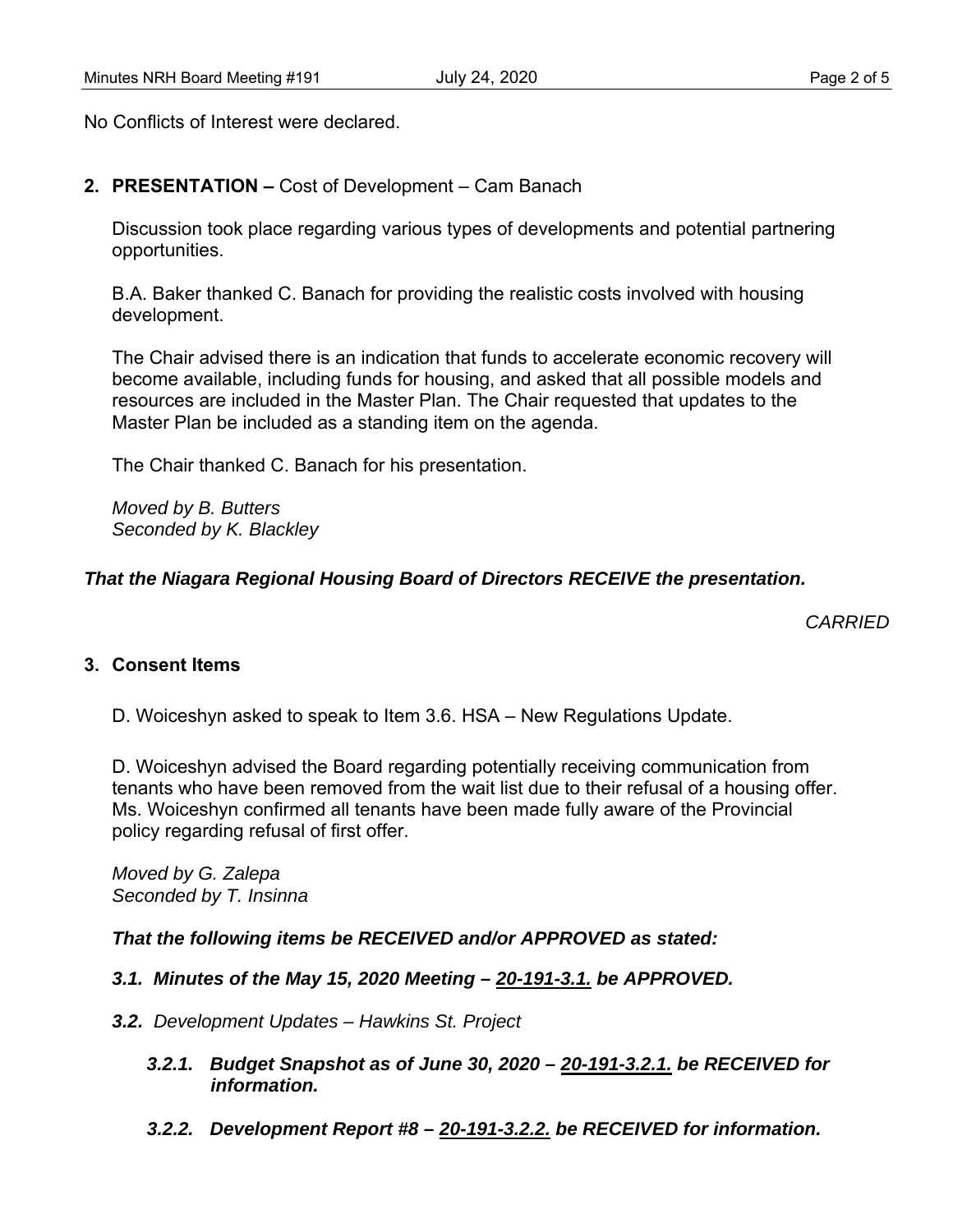- *3.3. Operating Statements April and May, 2020 20-191-3.3. be RECEIVED for information.*
- *3.4. 2nd Quarter Report 20-191-3.4. be RECEIVED for information.*
- *3.5. Annual Report Video 20-191-3.5. be RECEIVED for information.*
- *3.6. HSA New Regulations Update 20-191-3.6. be RECEIVED for information.*
- *3.7. Tenant Advisory Committee Meeting Minutes 20-191-3.7. be RECEIVED for information.*
- *3.8. Review of Surplus Land 20-191-3.8. be RECEIVED for information.*

*CARRIED* 

#### **4. Discussion Items**

D. Woiceshyn provided a summary of the COVID report and the challenges faced by operations staff. Common rooms will be set up as per safety guidelines in preparation for future opening.

The Chair thanked B. Butters for the contribution of tenant masks made by her group.

B-L. Souter noted that packages distributed to Centre St. were well received.

The Chair asked that a letter of appreciation be sent to the agencies involved.

4.1. COVID-19 Update

*Moved by G. Zalepa Seconded by B. Butters* 

*That the Niagara Regional Housing Board of Directors RECEIVES the report COVID-19 Update for information.* 

*CARRIED* 

4.2. End of Mortgage Update

 J. Shickluna presented an overview of the Task Force's principles and considerations regarding the upcoming EOM issue.

*Moved by K. Blackley Seconded by B.A. Baker*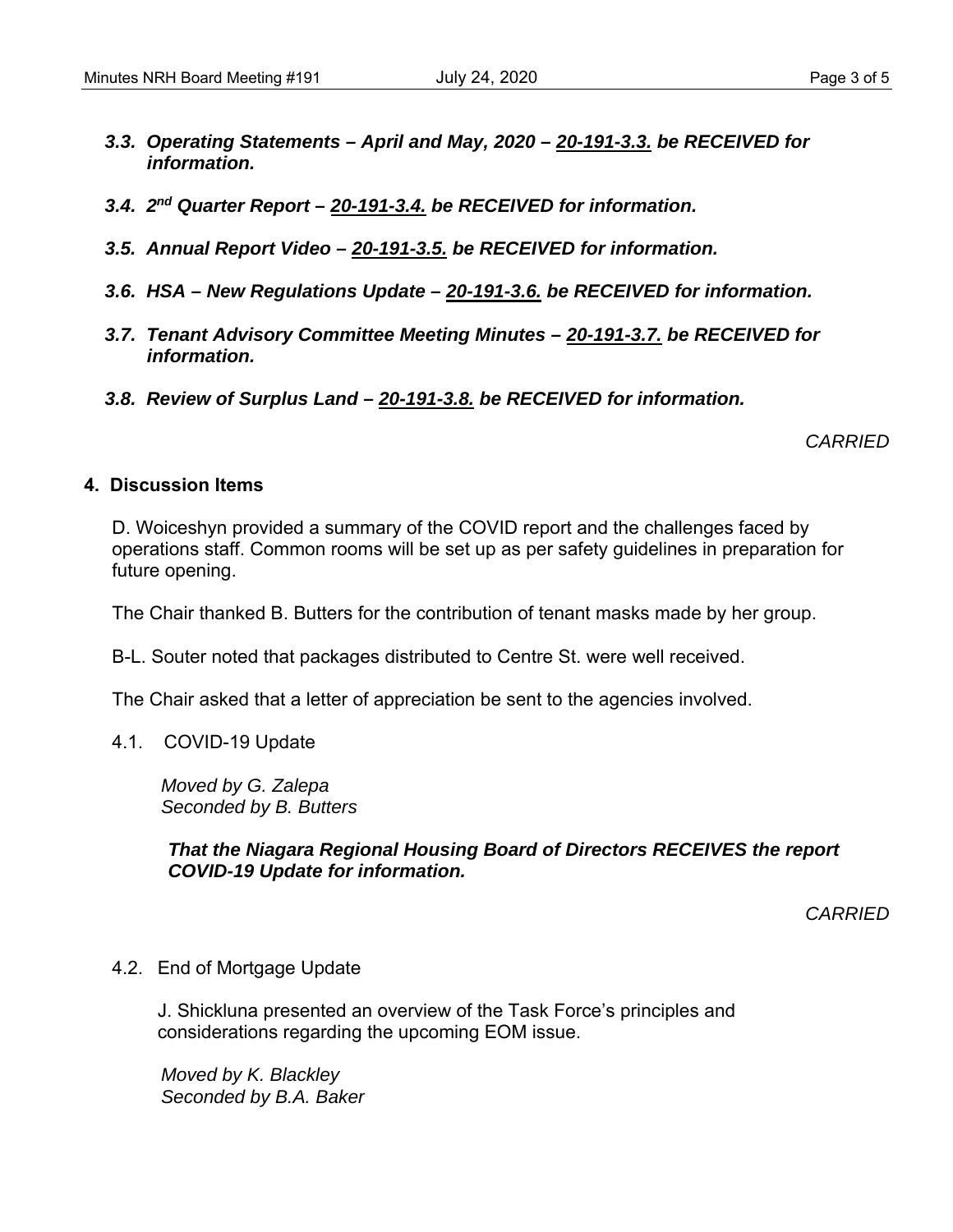### *That the Niagara Regional Housing Board of Directors RECEIVES this report for information regarding the End of Mortgage Update.*

*CARRIED* 

4.3. Market Rents

*Moved by J. Hyatt Seconded by T. Insinna* 

*That the Niagara Regional Housing Board of Directors APPROVES the proposed 2020 Market Rents (Appendix 1) for the public housing units, effective December 1, 2020.* 

*CARRIED* 

#### 4.4. 2019 Write-Offs

*Moved by G. Zalepa Seconded by B. Butters* 

*That the 2019 Write-off of Uncollectible Accounts Receivable, pursuant to the write-off policy, in the amount of \$115,316 BE APPROVED as follows:* 

- *\$ 12,967 early write-offs (deported, deceased and bankrupt), and*
- *\$ 102,349 for those former tenant accounts which have been in collection for more than 2 years and have had no activity since December 31st, 2017.*

*CARRIED* 

#### **5. Other Business**

T. Insinna inquired if funding was available from Community Services. The recent funding that has been made available from the Province is for homelessness operating, not capital. NRH requires funding for builds, not services. NRH and Community Services have been investigating together a homelessness capital project.

The Chair thanked D. Woiceshyn and staff for their support of anti-racism in our communities and asked that, as a discussion item going forward, information on diversity and inclusiveness be made available.

**6. Closed Session – not required**